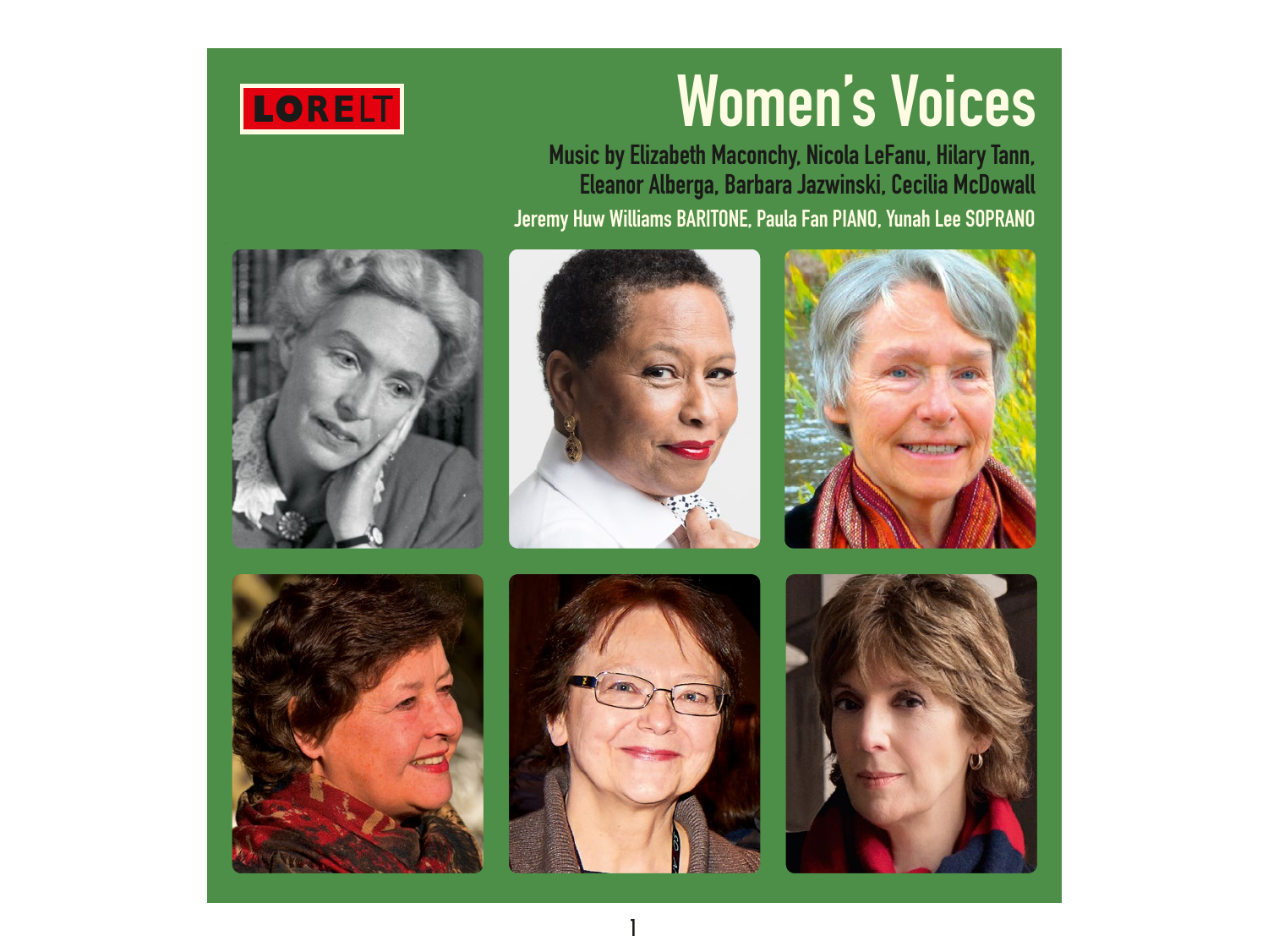#### **ELIZABETH MACONCHY** *(1907-1994)*

In 1923 when she was 16, Elizabeth Maconchy came to London to study at the Royal College of Music; she was a shy girl who had been brought up in the country in Ireland, with scant musical experience. At the RCM she explored contemporary music for herself – first Bartók, later Berg and Janáček – and her music developed in a way that rapidly attracted the attention of the most distinguished musicians of the day. She studied with Vaughan Williams and they became lifelong friends.

She went to Prague on a travelling scholarship and her piano concerto was performed there on the 19th March 1930, her twenty-third birthday; a few months later Henry Wood gave the first performance of *The Land* at the Promenade Concerts, to great acclaim, and in the same week she married William LeFanu, one of a well-known Irish literary family.

However this brilliant beginning to her career was interrupted when she contracted tuberculosis. Other practical difficulties followed: raising a family, war years, and persistent prejudice against a woman composer. Nevertheless performances continued both in Britain and abroad. She was played regularly at ISCM festivals and there were concerts devoted entirely to her work. Recalling their many collaborations, the violinist Anne Macnaghten said, 'When I met Betty Maconchy, I thought – here is a composer who makes it all worthwhile'.

In the forty years following the war Elizabeth Maconchy was commissioned by leading performers and festivals throughout England and Ireland. Though best known for her cycle of thirteen string quartets, she composed a wealth of music for a wide range of mediums: opera, orchestral, chamber, choral and vocal works. Early listeners to her music liked it for its vitality and astringency: they praised its wit, economy and taut intellectual control. Listeners today might equally speak of her melodic lyricism or her richly expressive harmonic idiom. For her services to music, she was honoured DBE in 1987.

Maconchy wrote many songs during her long career, setting texts from Shakespeare, Donne and Traherne, to Yeats, MacNeice and Auden. She enjoyed writing song cycles for singers she knew, including Sophie Wyss, Peter Pears and Jane Manning.

These four songs, settings of familiar Shakespeare texts, were first performed in 1965 by soprano Noelle Barker, and pianist Wilfrid Parry. Subsequently they have also been sung by tenors (e.g. Philip Langridge, at the BBC Proms in Maconchy's centenary year, 2007); and now in this first recording, by baritone Jeremy Huw Williams.

NL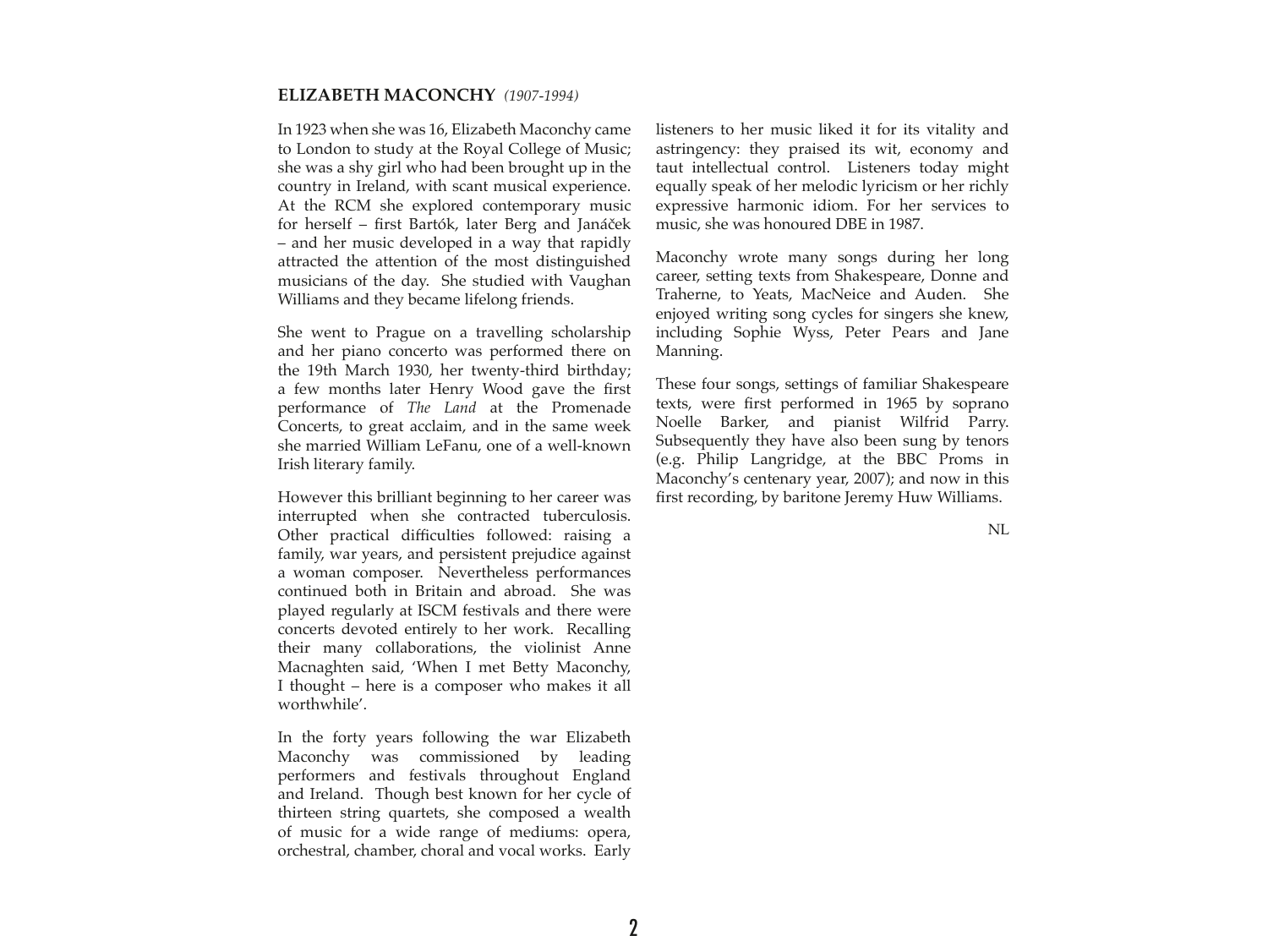#### **Four Shakespeare Songs**

#### 1.

Come away, come away, death, And in sad cypress let me be laid. Fly away, fly away, breath; I am slain by a fair cruel maid. My shroud of white, stuck all with yew, O, prepare it. My part of death, no one so true Did share it.

Not a flower, not a flower sweet, On my black coffin let there be strewn; Not a friend, not a friend greet My poor corpse, where my bones shall be thrown. A thousand thousand sighs to save, Lay me, O where Sad true lover never find my grave, To weep there.

 *(Twelfth Night)*

But when I came unto my beds, With hey, ho, the wind and the rain, With tosspots still had drunken heads, For the rain it raineth every day.

A great while ago the world begun, With hey, ho, the wind and the rain, But that's all one, our play is done, And we'll strive to please you every day.

 *(Twelfth Night)*

#### 3.

Take, O take those lips away, That so sweetly were forsworn; And these eyes, the break of day, Lights that do mislead the morn; But my kisses bring again, bring again, Seals of love, but sealed in vain, sealed in vain.

 *(Measure for Measure)*

# 2.

When that I was and a little tiny boy, With hey, ho, the wind and the rain, A foolish thing was but a toy, For the rain it raineth every day.

But when I came to man's estate, With hey, ho, the wind and the rain, 'Gainst knaves and thieves men shut their gate, For the rain it raineth every day.

But when I came, alas to wive, With hey, ho, the wind and the rain, By swaggering could I never thrive, For the rain it raineth every day.

#### 4.

King Stephen was a worthy peer; His breeches cost him but a crown; He held 'em sixpence all too dear, With that he called the tailor loon. He was a wight of high renown, And thou art but of low degree. 'Tis pride that pulls the country down; Then take thine auld cloak about thee.

 *(Othello)*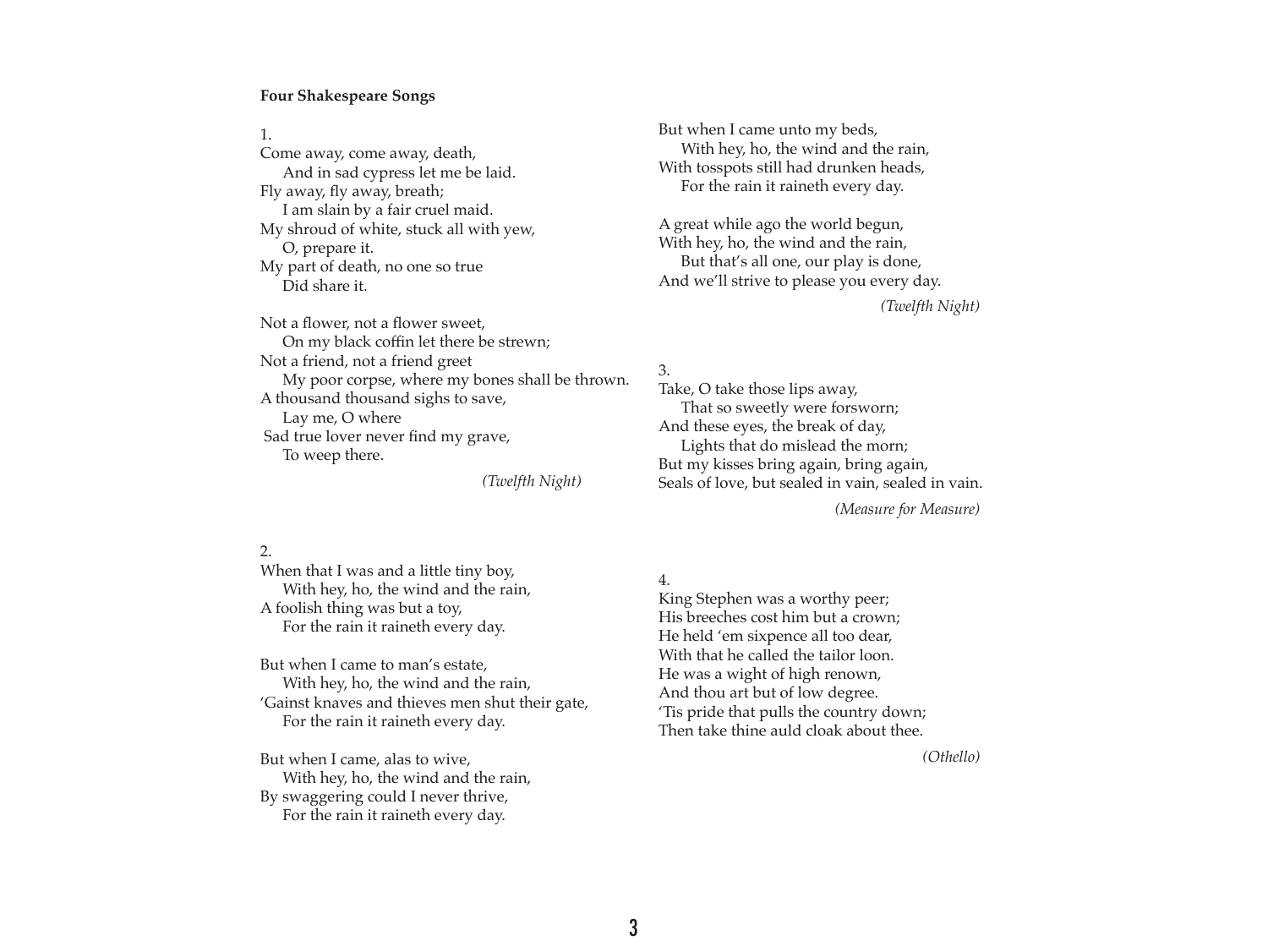#### **NICOLA LEFANU** *(1947- )*

Nicola LeFanu has composed around one hundred works for a variety of mediums. Her music is published by Sufflagitate *Summon Orion* and has been widely played, Oriona, *to light my way.* broadcast and recorded. She effugitantes *Sweep the western* has composed eight operas, nubes occiduas. *Clouds from my vision.'* which have been staged in UK, Ireland and USA. Edition Peters and by Novello

venit rutile *vermilion dawn* adminicula aurora. *came to his rescue.* She was born in England mother was the composer Elizabeth Maconchy. LeFanu studied at Oxford, the RCM Ovatizans *Now he exulted* iam agebatur *feeling himself flung* profession and was Professor processic of Music at University of York,<br>1994-2008 sidera. *constellations.* in 1947 to Irish parents; her and Harvard. She is active in many aspects of the musical 1994-2008.

Hilarata *Joy overtook him;* In April 2017 she celebrated her seventieth birthday, and was BBC Radio 3 'Composer of the Week'. 2017 also saw premieres of five new works, Dulcimode cantitans *Singing his melodies* (commissioned by the RPS for the BBCSO with Rachel Nicholls, soprano). Her cantata Concurrite omnia *Come now, all you multitudes St Hilda of Whitby*, to a text by Wendy Cope, was premiered in Oxford in February 2018. for solo violin, for solo piano and two choral works. including *The Crimson Bird* Recent music includes pieces

*The Swan* is a scena for baritone, specially written for Jeremy Huw Williams, who created the part of Hiroshige in my external *according* to the ocean. *and chamber opera <i>Tokaido Road*.

The text is a mediaeval sequence describing, in beautiful imagery, a migrating swan. The swan laments the peril and loneliness of crossing the ocean; only when it sees the constellation Orion blazing among the stars, does it take hope of finding a haven on the far shore. Originally an allegory of the soul's journey, to me the poem speaks for all the me the poem speaks for an the migrants seeking a safe refuge today. O quam amare *Bitterly he grieved* lamentabatur, arida *for what he had abandoned*  inniti *support me freely* lucida non potero *here in this brightly*

The poet Fleur Adcock has made an English version of the original Latin, matching the imagery with her own vivid words. My scena weaves together the Latin and English words. Angor inter arta *I am confined between*

The Swan was commissioned by Jeremy Huw Williams gemens alatizo *Flying I moan* with the support of the John s Cohen Foundation, for first performance on 25 June 2017 Cernens copiosa *I can see pasture* at the Lower Machen Festival with Paula Fan (piano). **but in denso in density in the crow** 

This setting of *The Swan* is also available for baritone with trumpet and string trio. gurgitum assumere *I cannot snatch a bite* alimenta optima. *for my own good nurture.*

NL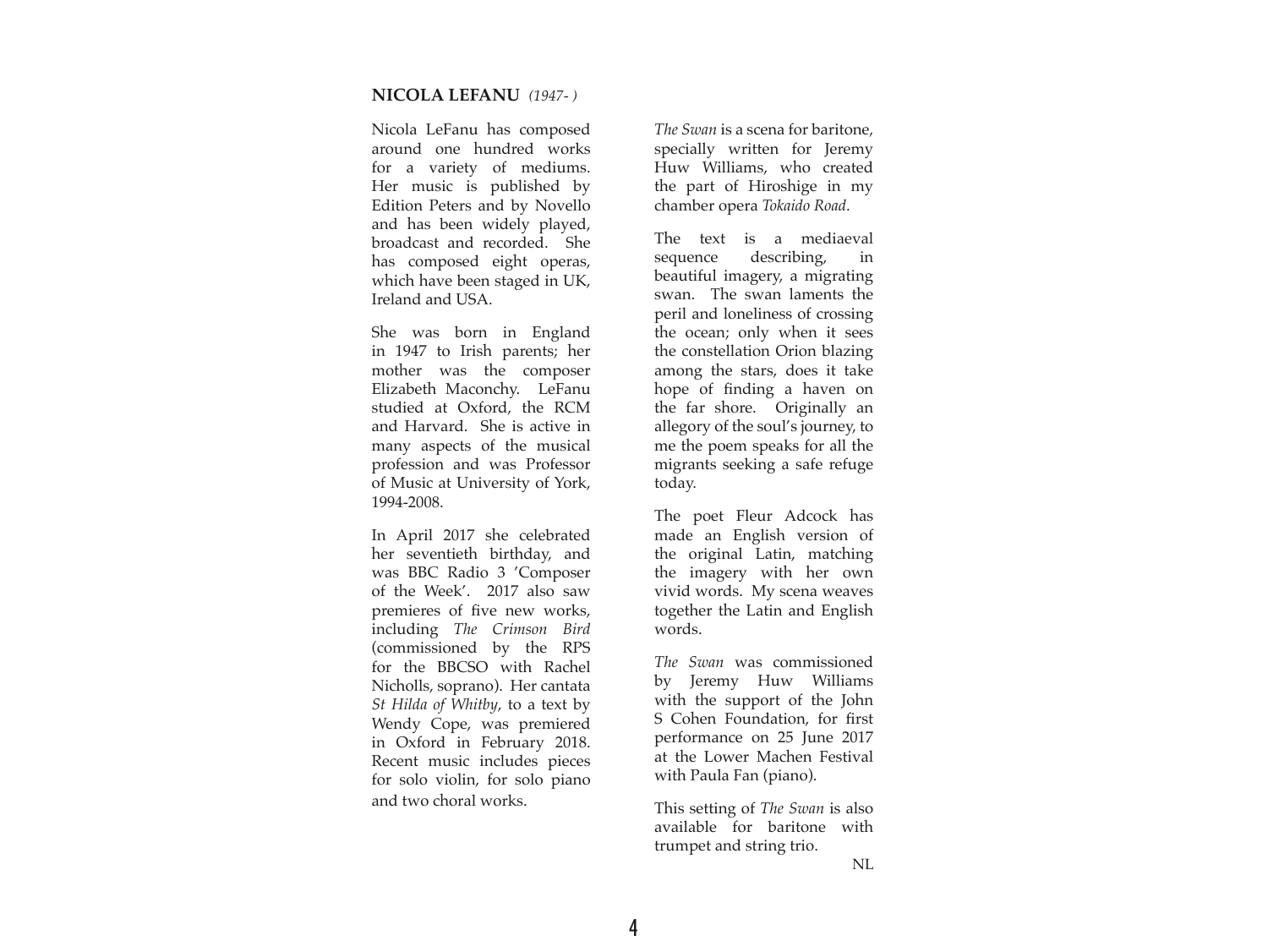#### **The Swan The Swan**

Clangam, filii, ploratione una *telling the lamentation*

alitis cygni, *of the winged swan* qui transfretavit aequora. *who journeyed across the ocean.*

O quam amare *Bitterly he grieved* lamentabatur, arida *for what he had abandoned —*

se dereliquisse *the flowering meadows* florigera *of the solid land* et petisse alta *to make his voyage*

Aiens: infelix sum *This was his cry:* Aiens: infelix sum *This was his cry:* heu mihi, quid agam *What shall I do* heu mihi, quid agam *What shall I do* misera? *in my desperate misery?* misera? *in my desperate misery?*

inniti *support me freely* inniti *support me freely* lucida non potero *here in this brightly* hic in stilla. *clinging moisture.*

Undis quatior, procellis *the force of the gale* procellis *the force of the gale* hinc inde nunc allidor *dashes me to and fro* hinc inde nunc allidor *dashes me to and fro* exsulata. *in my exile.*

Angor inter arta gurgitum cacumina *close peaks of water.* gurgitum cacumina *close peaks of water.* gemens alatizo *Flying I moan* gemens alatizo *Flying I moan*

Cernens copiosa *I can see pasture* Cernens copiosa *I can see pasture* piscium legumina, *in plenty for fishes* piscium legumina, *in plenty for fishes* non queo in denso *but in the crowding billows* gurgitum assumere *I cannot snatch a bite* gurgitum assumere *I cannot snatch a bite* alimenta optima. *for my own good nurture.*

Clangam, filii, *Hear me, my children*, ploratione una *telling the lamentation*

of the winged swan who journeyed across the ocean.

Bitterly he grieved for what he had abandoned —

maria. *over the high seas*. maria. *over the high seas*. the *flowering* meadows of the solid land to make his voyage

avicula, *'I am a doomed creature.* avicula, *'I am a doomed creature.*

Pennis soluta *My wings will never* Pennis soluta *My wings will never* here *in this brightly* hic in stilla. *clinging moisture.*

> The *waves batter me*, in my exile.

intuens mortifera, *and gaze at the doom-bearers,* intuens mortifera, *and gaze at the doom-bearers,* non conscendens supera. *unable to mount higher.* non conscendens supera. *unable to mount higher.* Angor inter arta *I am confined between*

> but in the crowding billows for my own good nurture.

venit rutile *vermilion dawn* venit rutile *vermilion dawn* adminicula aurora. *came to his rescue.*

recuperare fortia. *with his old vigour.*  recuperare fortia. *with his old vigour.* 

Ovatizans *Now he exulted* Ovatizans *Now he exulted* iam agebatur *feeling himself flung* iam agebatur *feeling himself flung* inter alta *amid the stars* inter alta *amid the stars* et consueta nubium *in their high familiar* et consueta nubium *in their high familiar* sidera. *constellations.* sidera. *constellations.*

nimis facta, *beyond telling* nimis facta, *beyond telling* flumina. *in the streams of sea.* flumina. *in the streams of sea.*

arida. *shores of dry land.* arida. *shores of dry land.*

agmina: *together in chorus:* agmina: *together in chorus:*

Ortus, occasus, *Sunrise and sunset* Ortus, occasus, *Sunrise and sunset* plagae poli, *and polar quarters,* plagae poli, *and polar quarters,* administrate *give me for guidance* administrate *give me for guidance* lucida sidera. *the brilliance of stars.* lucida sidera. *the brilliance of stars.*

Sufflagitate *Summon Orion* Sufflagitate *Summon Orion* Oriona, *to light my way.* Oriona, *to light my way.* effugitantes *Sweep the western* effugitantes *Sweep the western* nubes occiduas. *Clouds from my vision.'* nubes occiduas. *Clouds from my vision.'*

Dum haec cogitaret tacita, *While these thoughts possessed his mind* Dum haec cogitaret tacita, *While these thoughts possessed his mind* came to his rescue.

Oppitulata afflamine *A breeze gusted up for him,* Oppitulata afflamine *A breeze gusted up for him,* coepit virium *making him strong* coepit virium *making him strong*

Hilarata *Joy overtook him;* Hilarata *Joy overtook him;* ac iucundata *he was ecstatic* ac iucundata *he was ecstatic* penetrabatur marium *as he dived and surfaced* penetrabatur marium *as he dived and surfaced*

Dulcimode cantitans *Singing his melodies* Dulcimode cantitans *Singing his melodies* volitavit ad amoena *he glided to the welcome*  volitavit ad amoena *he glided to the welcome* 

Concurrite omnia *Come now, all you multitudes* Concurrite omnia *Come now, all you multitudes* alitum et conclamate *of birds, and proclaim* alitum et conclamate *of birds, and proclaim*

Regi magno *Praise and glory* Regi magno *Praise and glory* sit Gloria. *To the great King.* sit Gloria. *To the great King.*

*© Fleur Adcock Bloodaxe Books 1983 © Fleur Adcock Bloodaxe Books 1983*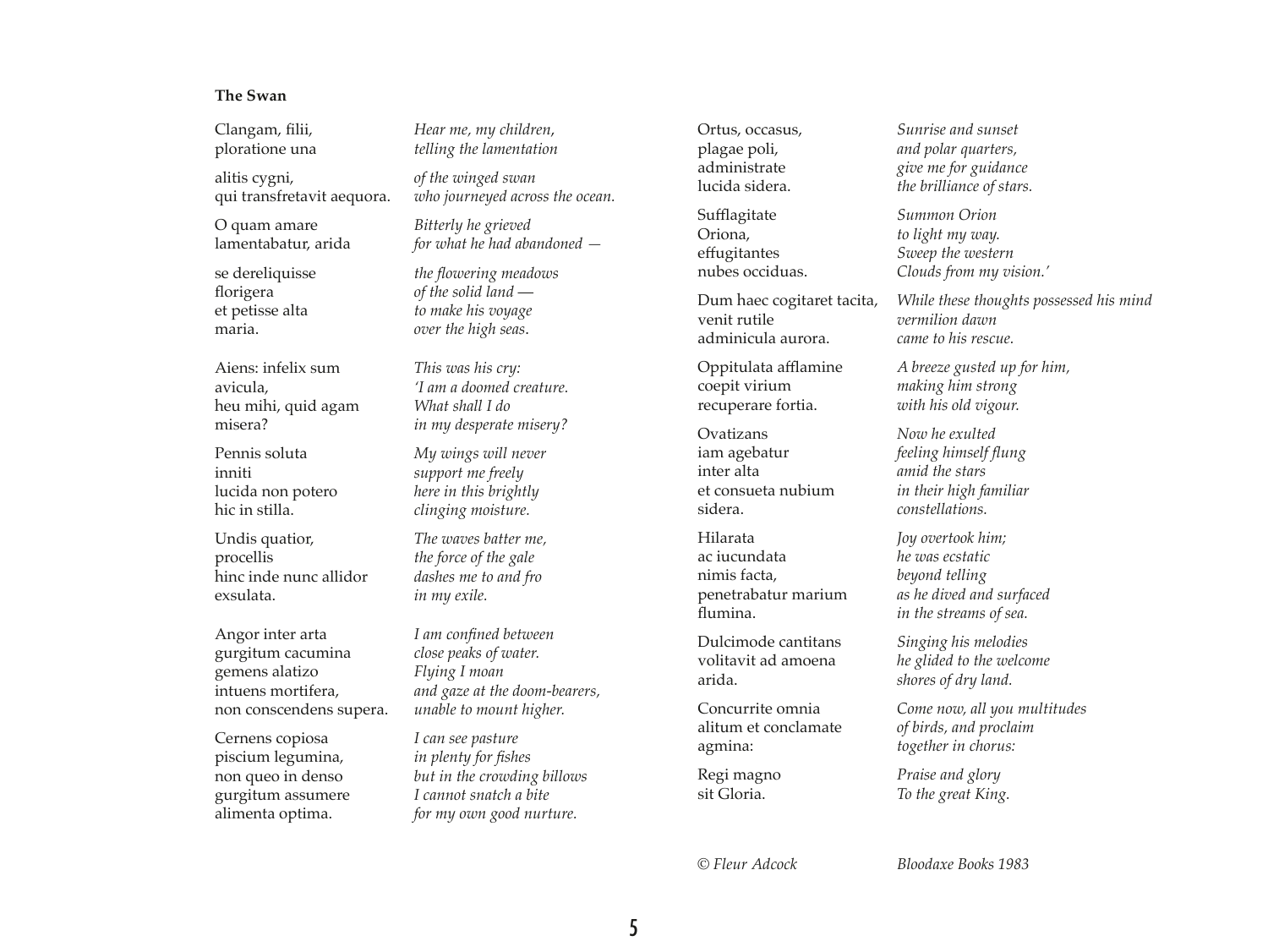#### **HILARY TANN** *(1947- )*

Welsh-born composer, Hilary Tann, lives in the foothills of the Adirondack Mountains in Upstate New York where she is the John Howard Payne Professor of Music Emerita at Union College, Schenectady. Her compositions have been widely performed and recorded by ensembles such as the European Women's Orchestra, Tenebrae, Lontano, Marsyas Trio, Thai Philharmonic, Royal Liverpool Philharmonic, and BBC National Orchestra of Wales.

Recent composer-residencies include the 2011 Eastman School of Music Women in Music Festival, 2013 Women Composers Festival of Hartford, and 2015 Welsh Music Center. Praised for its lyricism ("beautiful, lyrical work" – *Classical Music Web*) and formal balance ("In the formal balance of this music, there is great beauty …" – *Welsh Music*), her music is influenced by a strong identification with the natural world.

A deep interest in the traditional music of Japan has led to private study of the *shakuhachi* and guest visits to Japan, Korea, and China. These two interests combine in her enjoyment of haiku (she is a published haiku poet) and in text selections from Welsh poets ("music of great integrity, impeccable craft, and genuine expressive ambition" – *Fanfare 36:I*).

Several years ago it was my good fortune to be introduced to the Shrine Church of Saint Melangell, at Pennant Melangell, deep in the Berwyn Mountains of Wales. While there, I purchased a book of poems about St. Melangell, "The Hare That Hides Within," and was immediately drawn to a set of six poems by former Welsh poet laureate, Gwyneth Lewis. I subsequently met Gwyneth Lewis and she graciously gave me permission to set three of these poems (I, II, and VI) as my own work of the same name, *Melangell Variations*. The words of Gwyneth Lewis capture the ancient story of a young female hermit whose grace and piety led her to shelter a hare in her robes while keeping a hunter's hounds at bay. Melangell would eventually become the abbess of a sanctuary, now a place of pilgrimage. The titles of the three linked movements of the piece speak for themselves: I. The Story; II. Her Silence; III. A Cloud of Witnesses. As a composer I have been inspired by poetry, nature, and spiritual values. In *Melangell Variations* all three elements find a home. *Melangell Variations* was commissioned by Jeremy Huw Williams and the Welsh Chamber Orchestra with the assistance of the Ralph Vaughan Williams Trust and Ty Cerdd.

HT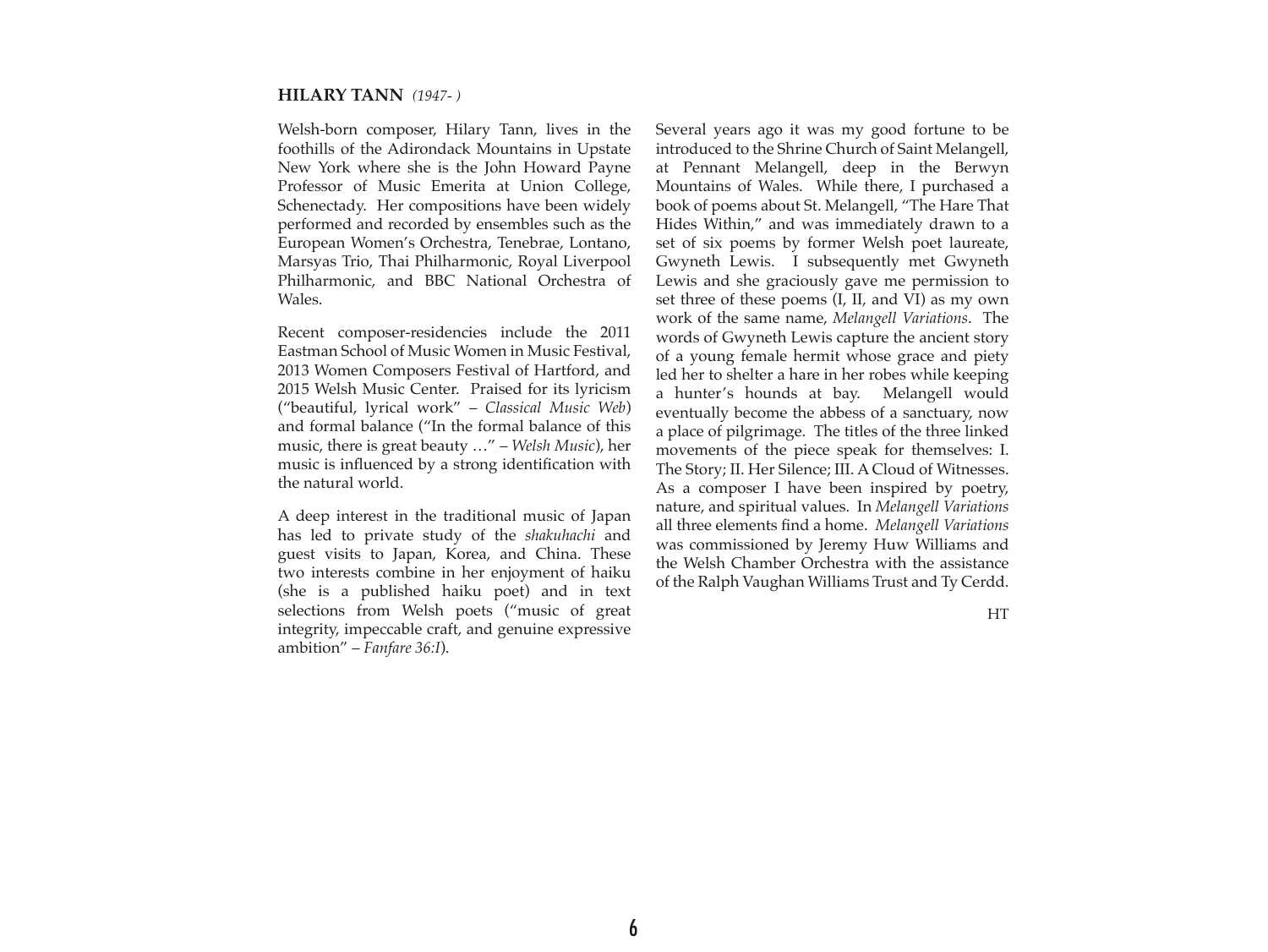#### **Melangell Variations** *Gwyneth Lewis*

#### **The Story**

Not that the hunting wasn't hard that day – the greyhounds running whole rivers of scents – not that we'd let much get away not that the hare wasn't innocent

but canny as we ran her to ground into a thicket. Not that she cried more than they do…but that she found a girl in a thornbush and tried to hide

herself in her petticoats, sun under cloud. She sat there, a letter, the start of a tome about stillness. The master allowed the dogs to calm down. They settled, at home

watching the virgin in her shaking tree. Her silence made the cool glade burn. The seeker's found. Melangell, teach me, the hunter you coursed and caught, where to turn.

#### **Her Silence**

*Breathe in.* She's quiet as a mist on moss. *Breathe out,* subtle as a burning bog.

*Breathe in…* The sea sighs as she holds quite still *… and out* storms ride on her breath, a gale

of nothing. *Breathe in.* Words fall in a drop from a thorn… *Breathe out.* … earth hums its tone as planets turn around her. *Breathe in.*

Her gravity holds us. Hush. Her thought gives us a world – *breathe out* – where insects move like juggernauts.

*Breathe in.* We swim to drown, Melangell, in your breath which drags us from our land-bound doubt towards you. *Out…Breathe out…Breathe out…*

#### **A Cloud of Witnesses**

Melangell, in your box of lead, find us.

Brynach, Beuno, Tudno, Llyr.

The earth's your sleeping hare, will jump to greet you.

Tysul, Teilo, Gwynlliw…Rain

will rub its pelt of weather hard against blind windscreens…

Padarn, Maelog, Gwendolen… until we feel the mountains move

towards you, Twrog, Rhystud, Llawen, Gwaur. In company, the light grows great around you – headlamps shine across the dark

from Cadfan, Rhydian, Sannan teg and through the gloom of space we see the sun take shelter in your spirit's sky and you surrounded by the daylight stars of other saints who shall not die – Cynog, Padarn, Edeyrn Fawr.

From time, our hunter, guard us with your prayer Melangell, strongest steel and softest air.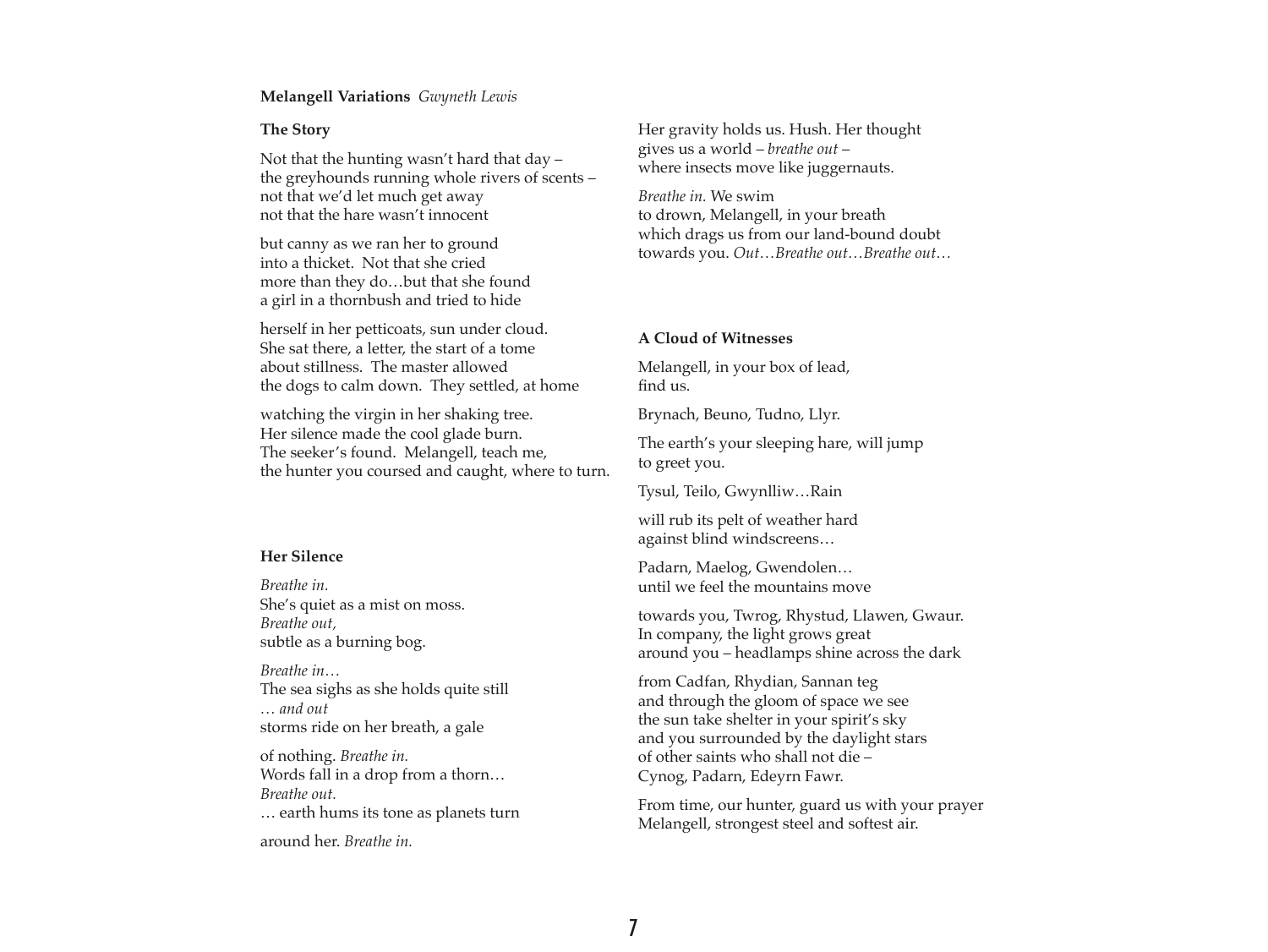#### **ELEANOR ALBERGA** *(1949- )*

Eleanor Alberga is a highly regarded mainstream British composer with commissions and premieres from the BBC Proms and The Royal Opera. Her work is noted for its emotional impact, depth of craft and brilliant colouring and orchestration. Born and growing up in Jamaica, her cultural inheritance is wide including performing with the Jamaican Folk Singers and as a dancer with an African Dance company.

Coming to the UK initially on a scholarship to study piano and singing at the Royal Academy of Music, her compositional talents came to the fore whilst working in the contemporary dance world and she now boasts a rich catalogue of works in all genres: her opera based on an Isabel Allende story, *Letters of a Love Betrayed*, drew comparison with Debussy's *Pelléas* and Berg's *Wozzeck*; three string quartets; a growing sequence of chamber music Nocturnes featuring horn and oboe, and orchestral music including two violin concertos and a riproaring adaptation of Roald Dahl's *Snow White and the Seven Dwarfs* as well as her Last Night of the Proms opener *Arise Athena*. Her early piano music has a deep connection to her Jamaican heritage and there is music for solo voice and for choir.

Alberga now lives in the English countryside with her husband, the violinist Thomas Bowes, and together they have founded and nurtured an original festival – Arcadia.

*The Soul's Expression* was commissioned with funds from the PRS for Music Foundation 'Women Make Music' and this gave me the idea of using all female poets. To my delight, I discovered that one of my favourite authors – George Eliot – had written several wonderful poems. Choosing also Emily Brontë and Elizabeth Barrett Browning (whom I found out had grown up in Jamaica) I was able to collect four poems which seem to encapsulate some aspects of the human soul's perceptions. I decided to weave the songs into a contrasting background of abstract interstitial music and join them in this way. Using a quote from George Eliot's novel *Adam Bede* in these interludes, I hoped to create a type of rondo form between each contrasting song, until finally, the last song becomes part of the more abstract interlude music.

EA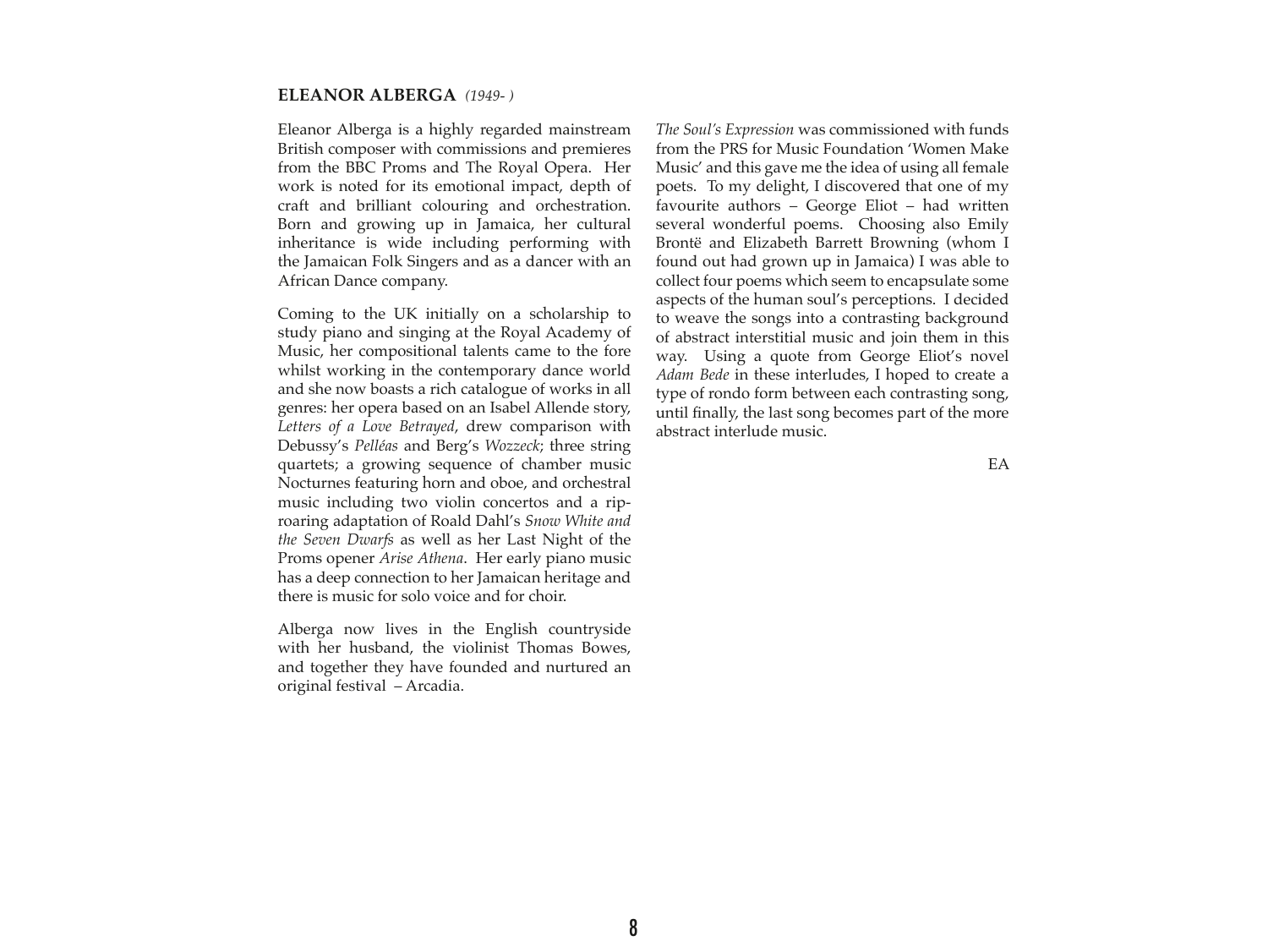#### **Blue Wings** *(George Eliot)*

Warm whisp'ring through the slender olive leaves Came to me a gentle sound, Whis'pring of a secret found In the clear sunshine 'mid the golden sheaves:

Said it was sleeping for me in the morn, Called it gladness, called it joy, Drew me on 'Come hither, boy.' To where the blue wings rested on the corn.

I thought the gentle sound had whispered true Thought the little heaven mine, Leaned to clutch the thing divine, And saw the blue wings melt within the blue!

George Eliot (from *Adam Bede*):

Let evil words die as soon as they're spoken

**The Sun Has Set** *(Emily Brontë)*

The sun has set, and the long grass now Waves dreamily in the evening wind; And the wild bird has flown from that old gray stone In some warm nook a couch to find.

In all the lonely landscape round I see no light and hear no sound, Except the wind that far away Comes sighing o'er the healthy sea.

Eliot/Alberga:

Let evil die soon

**Roses** *(George Eliot)*

You love the roses - so do I. I wish The sky would rain down roses, as they rain From off the shaken bush. Why will it not? Then all the valley would be pink and white And soft to tread on. They would fall as light As feathers, smelling sweet; and it would be Like sleeping and like waking, all at once!

Eliot/Alberga:

Die, evil. Die!

**The Soul's Expression** *(Elizabeth Barrett Browning)*

With stammering lips and insufficient sound I strive and struggle to deliver right That music of my nature, day and night With dream and thought and feeling interwound And inly answering all the senses round With octaves of a mystic depth and height Which step out grandly to the infinite From the dark edges of the sensual ground.

This song of soul I struggle to outbear Through portals of the sense, sublime and whole, And utter all myself into the air: But if I did it, – as the thunder-roll Breaks its own cloud, my flesh would perish there, Before that dread apocalypse of soul.

Eliot/Alberga:

There! They're spoken!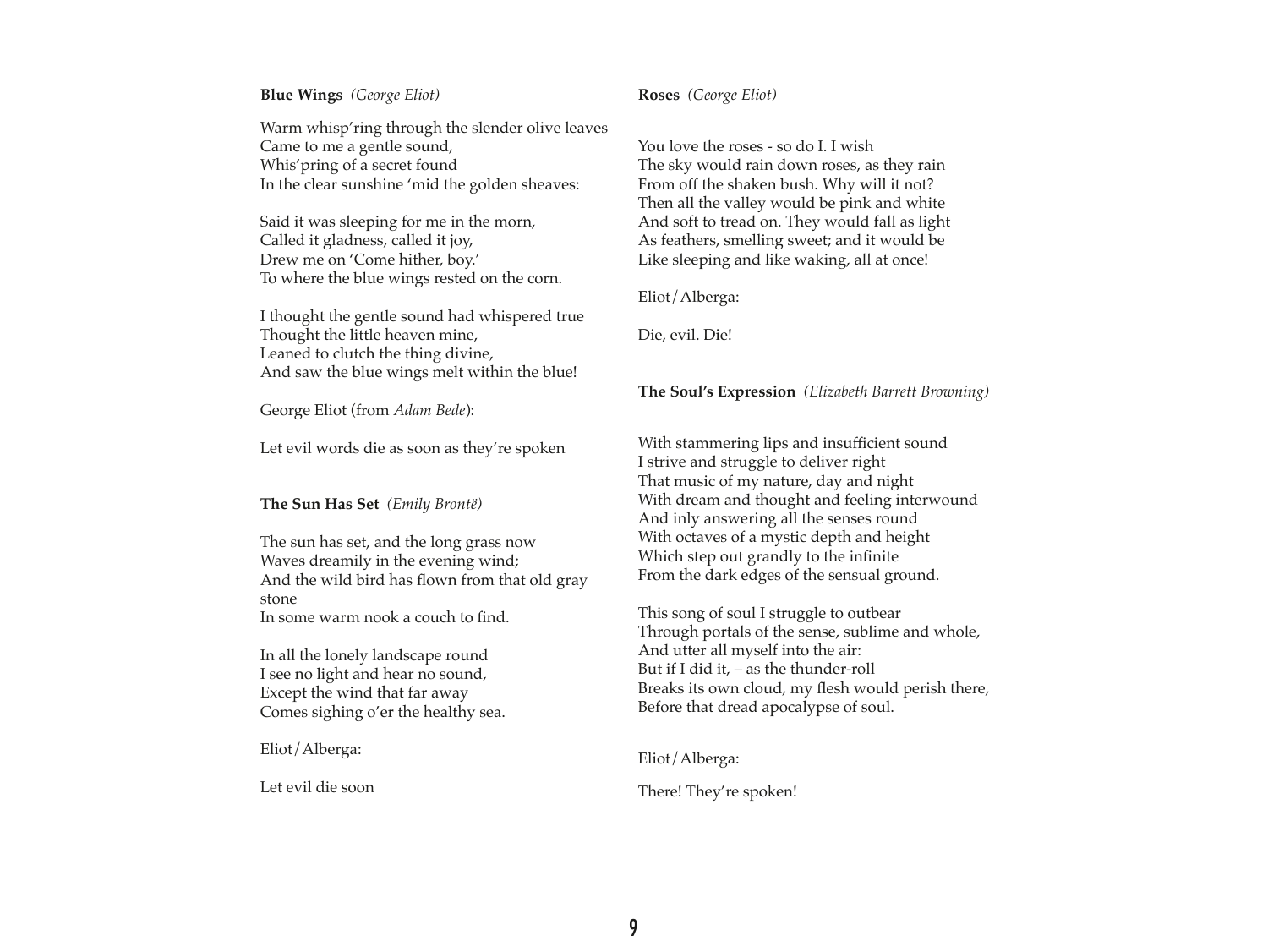#### **BARBARA JAZWINSKI** (1950- )

Barbara Jazwinski studied composition and theory at the Fryderyk Chopin University of Music in Warsaw, Poland. She received her M.A. degree in composition and piano from Stanford University and her Ph.D. in composition from the City University of New York. Her teachers included Mario Davidovsky, Gyorgy Ligeti and John Chowning. Currently, she is Head of the Composition Program at the Newcomb Music Department, Tulane University, in New Orleans.

Barbara Jazwinski's music has been heard throughout North America, Europe, and the Far East. Her compositions have been selected for programming at many well-known concert series and festivals including Diffrazioni Multimedia Festival, Florence; London Festival of American Music; Second Annual International Music by Women Festival, Mississippi; American Composers Alliance Concerts, New York; Klassik & Elektronik Music Play, Berlin; The New Orleans Chamber Orchestra Concert Series; Shenson Recital Series, Stanford; A Look Behind the Curtain, La Maison Française, NYU, New York; 2nd Album of Contemporary Music for Young Performers, Wroclaw; The Koszalin Philharmonic Concert Series; Polish Music Festival in Montreal; Laboratory of Contemporary Music in Warsaw and in Siedlce, Poland; Constanta International Music Days, Romania; SIMC Romania/ISCM, Bucharest, Romania; Filarmonica de Stat Banatul, Timisoara, Romania; Contemporary Music Series, Nice, France; Concerti Interactive Arts, Lucca, Italy; Musica 2000, Ancona, Italy; Society of Composers', Inc.; Radio France Musique (ORTF-Paris; Magasine Internationale); 10<sup>th</sup> Laboratory of Contemporary Music in Warsaw, Poland; New Music Festival, Edmonton Composers' Concert Society, Canada; New York University New Music Ensemble;

Washington Square Contemporary Music Series, NYC; The New Repertory Ensemble of New York, Carnegie Recital Hall; The Fanfare Festival, Gegenwelten Festival (Mannheim – Heidelberg), North/South Consonance, NYC.

Dr Jazwinski has also been active as a performer, conductor and promoter of contemporary music. Since 1988, she has served as Music Director of *Spectri Sonori*, an award-winning concert series that specializes in performances of contemporary music.

Among her awards are the *Prince Pierre of Monaco Composition Award* for her *Sextet* and the First Prize in the *Nicola De Lorenzo Composition Contest for Music for Chamber Orchestra.* She is the recipient of numerous commissions, grants and fellowships including commissions from the Polskie Towarzystwo Muzyki Wspolczesnej, London Festival of American Music, New York University New Music Ensemble, Louisiana Music Teachers Association, Esther Lamneck, Louisiana Sinfonietta, New Hudson Saxophone Quartet, Chamber Music Center at the Composers' Conference at Wellesley College, Quatuor Francis Poulenc, an Artist Fellowship from the Louisiana State Arts Council, as well as grants from the Presser Foundation, Newcomb Foundation, Metzner Foundation, Meet the Composer, Inc., and many others. Her compositions are available on the Vienna Modern Masters, Capstone, Ravello and Musiques Suisses labels.

*The Girl by the Ocean* was composed in 2015. The poem was written by the composer's daughter, Maria Jazwinski. The work is dedicated to Jeremy Huw Williams and Paula Fan, dear friends and extraordinary musicians.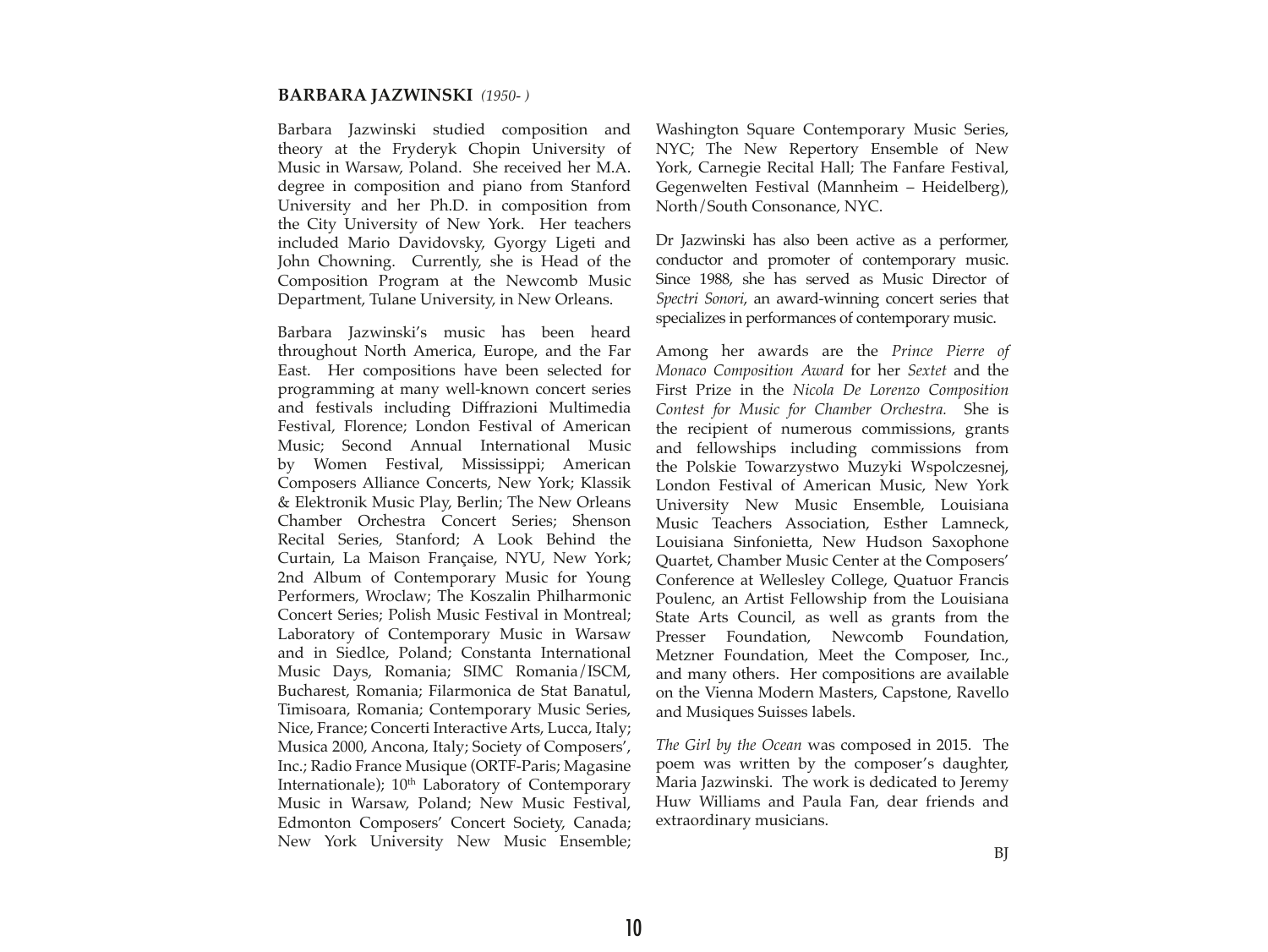### **BARBARA JAZWINSKI** *(1950- )* **The Girl by the Ocean** *Maria Jazwinski*

The sunset dances for me as I watch the new waking moon. Mother Nature soothes me. I lose myself in my thoughts.

The stars twinkle softly, lulling the girl by the ocean to her dreams. The water is by her feet now, the sleepy sea sends soft waves that caress her feet.

Far away, she senses flames, intense, vivid and wild, dancing in the wind.

The night is quiet. In her dreams, she follows the ocean until she finds a river, walking in her own surreal fantasy. The river leads into a stream, narrowing into a creek.

Warmth touches the girl in her sleep. The birds begin to whisper. Slowly, the girl awakens.

She is finally home. She is safe. The darkness is gone.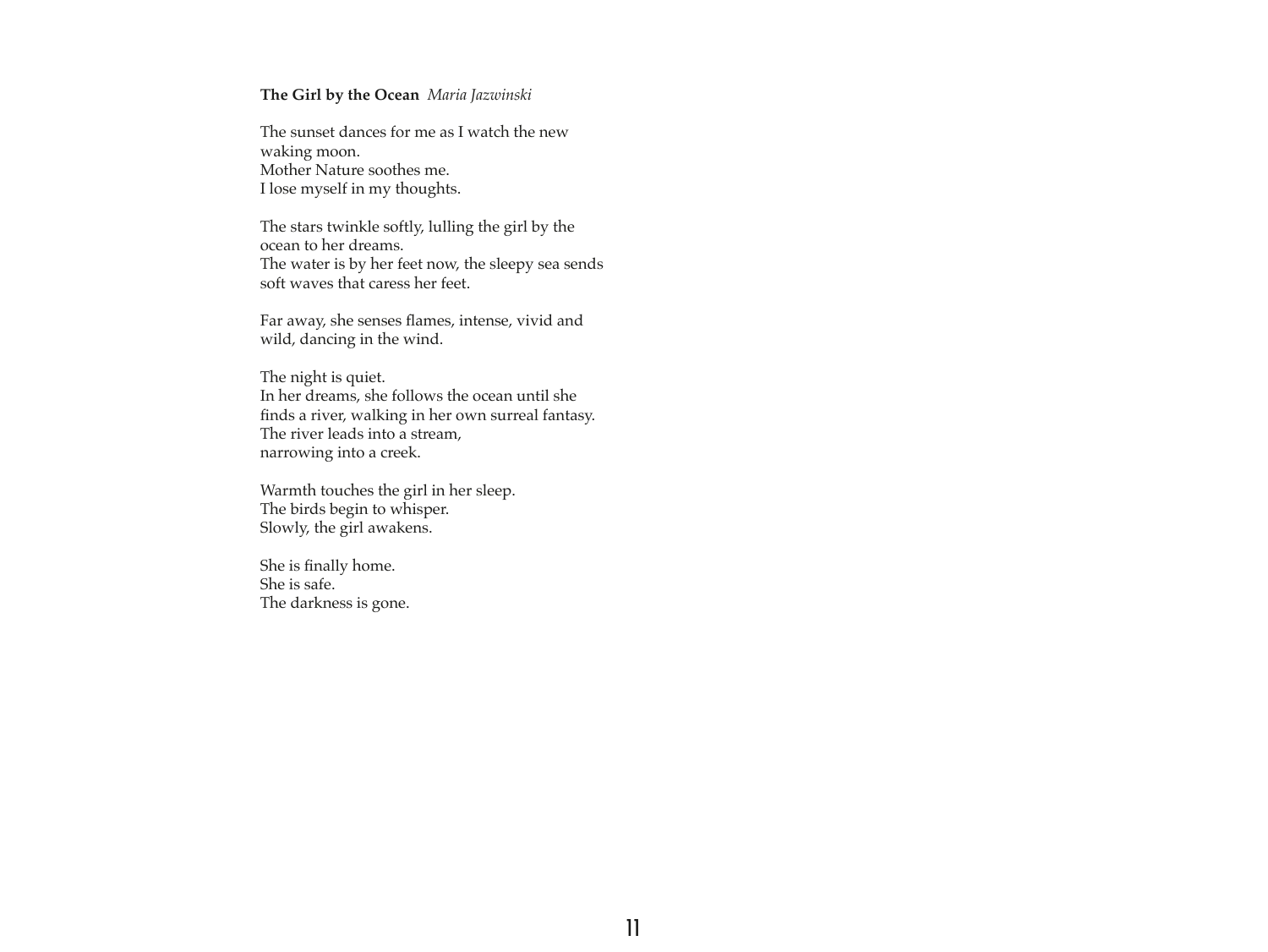#### **CECILIA MCDOWALL** (1951-)

Cecilia McDowall has won many awards, winning the 2014 British Composer Award for her haunting work, *Night Flight*, celebrating the pioneering flight of the American pilot, Harriet Quimby, across the English Channel.McDowall's music has been commissioned and performed by leading choirs, including the BBC Singers, The Sixteen, Oxford and Cambridge choirs, ensembles, and at festivals worldwide. *Three Latin Motets* were recorded by the American Phoenix Chorale; this Chandos recording, *Spotless Rose*, won a Grammy award in 2009. *Everyday Wonders: The Girl from Aleppo*, commissioned by the National Children's Choir of Great Britain, was premiered in 2018 and has been performed worldwide many times since.

New commissions include an Advent carol for St John's College, Cambridge, *Da Vinci Requiem* for the Wimbledon Choral Society and most recently, *O sing unto the Lord* for King's, Cambridge. In 2013 Cecilia McDowall received an Honorary Doctorate from Portsmouth University and in 2017 McDowall was selected for an Honorary Fellow award by the Royal School of Church Music.

The title for my three settings by Dylan Thomas comes from the first poem in the cycle, *Clown in the moon,* so delicate, beautiful and melancholic in expression. I feel there is a measure of desperation underlying these poignant words and in contrast to the dream-like imagery I have sought to bring an intensity and passion to the vocal line.

The second song, *Being but men*, gives contrast between the older self and the child. There is a fearlessness in childhood, climbing trees and gazing at the stars from the treetops, but as an adult, we regard everything with caution and pragmatism. The song opens with a faltering bass line, perhaps suggesting the footsteps of men. This is followed by repeated upward motifs in the accompaniment, lifting the vocal line to the words, 'Children in wonder watching the stars.' The heavy 'footsteps' return, leaving carefree childhood behind.

The last song of the three is a joyful appreciation of the seasons of the year, each season with its distinguishing characteristic; the cuckoo makes a cheeky appearance towards the end.

*If I touched the earth* was commissioned by Jeremy Huw Williams in association with the Ralph Vaughan Williams Trust to mark the centenary of the Welsh poet, Dylan Thomas.

First performed by Jeremy Huw Williams, baritone, and Nigel Foster, piano, on 7 October, 2014 in the St David's Hall, Cardiff.

CMcD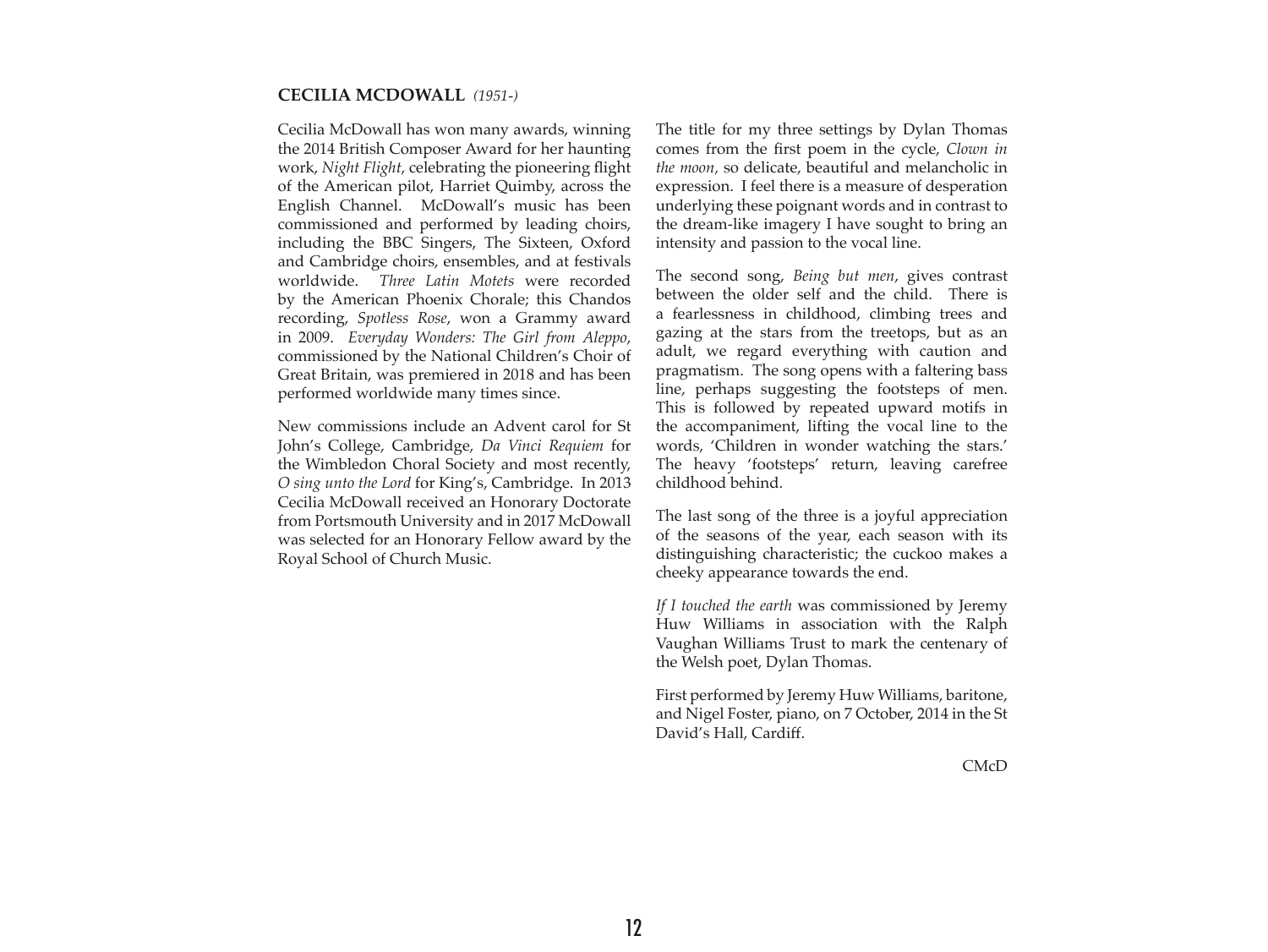#### **CECILIA MCDOWALL** *(1951-)* **If I touched the earth** *Dylan Thomas*

#### **1. Clown in the Moon**

My tears are like the quiet drift Of petals from some magic rose; And all my grief flows from the rift Of unremembered skies and snows.

I think, that if I touched the earth, It would crumble; It is so sad and beautiful, So tremulously like a dream.

#### **2. Being but men**

Being but men, we walked into the trees Afraid, letting our syllables be soft For fear of waking the rooks, For fear of coming Noiselessly into a world of wings and cries.

If we were children we might climb, Catch the rooks sleeping, and break no twig, And, after the soft ascent, Thrust out our heads above the branches To wonder at the unfailing stars.

Out of confusion, as the way is, And the wonder, that man knows, Out of the chaos would come bliss.

That, then, is loveliness, we said, Children in wonder watching the stars, Is the aim and the end.

Being but men, we walked into the trees.

#### **3. Here in this spring**

Here in this spring, stars float along the void; Here in this ornamental winter Down pelts the naked weather; This summer buries a spring bird.

Symbols are selected from the years' Slow rounding of four seasons' coasts, In autumn teach three seasons' fires And four birds' notes.

I should tell summer from the trees, the worms Tell, if at all, the winter's storms Or the funeral of the sun; I should learn spring by the cuckooing, And the slug should teach me destruction.

A worm tells summer better than the clock, The slug's a living calendar of days; What shall it tell me if a timeless insect Says the world wears away.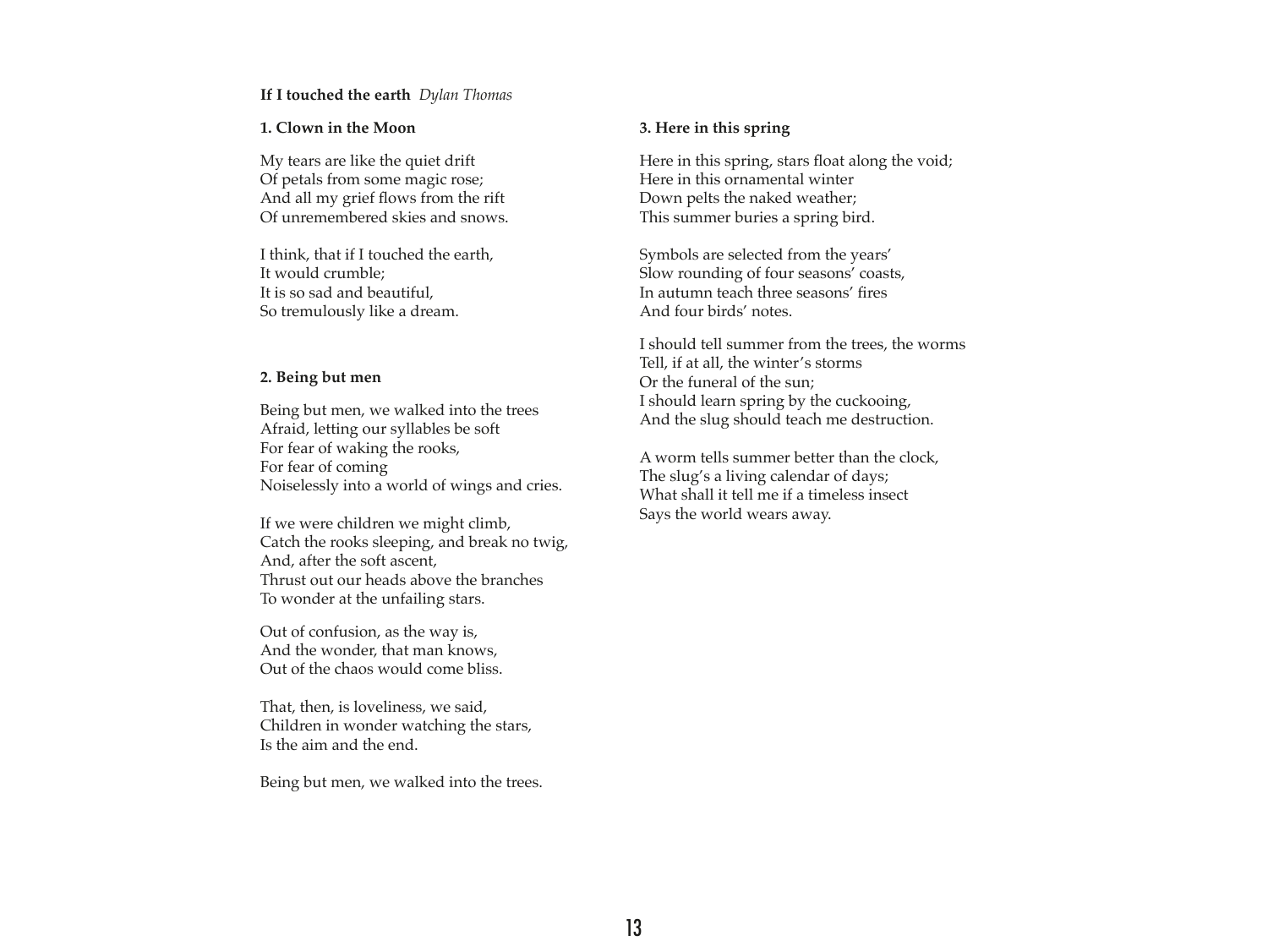

**LAUREN RUSTAD ROTH** (violin) joined the University of Arizona faculty in 2013 and simultaneously began her tenure as concertmaster of the Tucson Symphony Orchestra. Prior to these appointments she was concertmaster of the Canton Symphony in Ohio. Prof. Roth holds undergraduate degrees from the University of Washington and a master's degree from the Cleveland Institute of Music where she studied with Cleveland Orchestra concertmaster William Preucil.



**TIMOTHY KANTOR** (violin) joined the University of Arizona faculty in 2016. A member of the Afiara Quartet, he is also former concertmaster of the Evansville Philharmonic. Mr. Kantor was featured as the Young Artist in Residence for Performance Today and has performed with many of today's leading musicians including Joshua Bell, Jaime Laredo, Sharon Robinson, Atar Arad, Alexander Kerr and the Pacifica Quartet. Mr. Kantor studied at Bowdoin College, the Cleveland Institute of Music, and Indiana University.



**MOLLY GEBRIAN** (viola) joined the University of Arizona faculty in 2019. Previously, she taught at the University of Wisconsin-Eau Claire. Her debut album, Trios for Two, with collaborator Danny Holt, was named one of the 100 best recordings of 2017 by Ted Gioia, influential music critic and historian. Dr. Gebrian also has a background in neuroscience and frequently presents and writes on the topic of music and the brain. She studied at Oberlin College, New England Conservatory, and Rice University.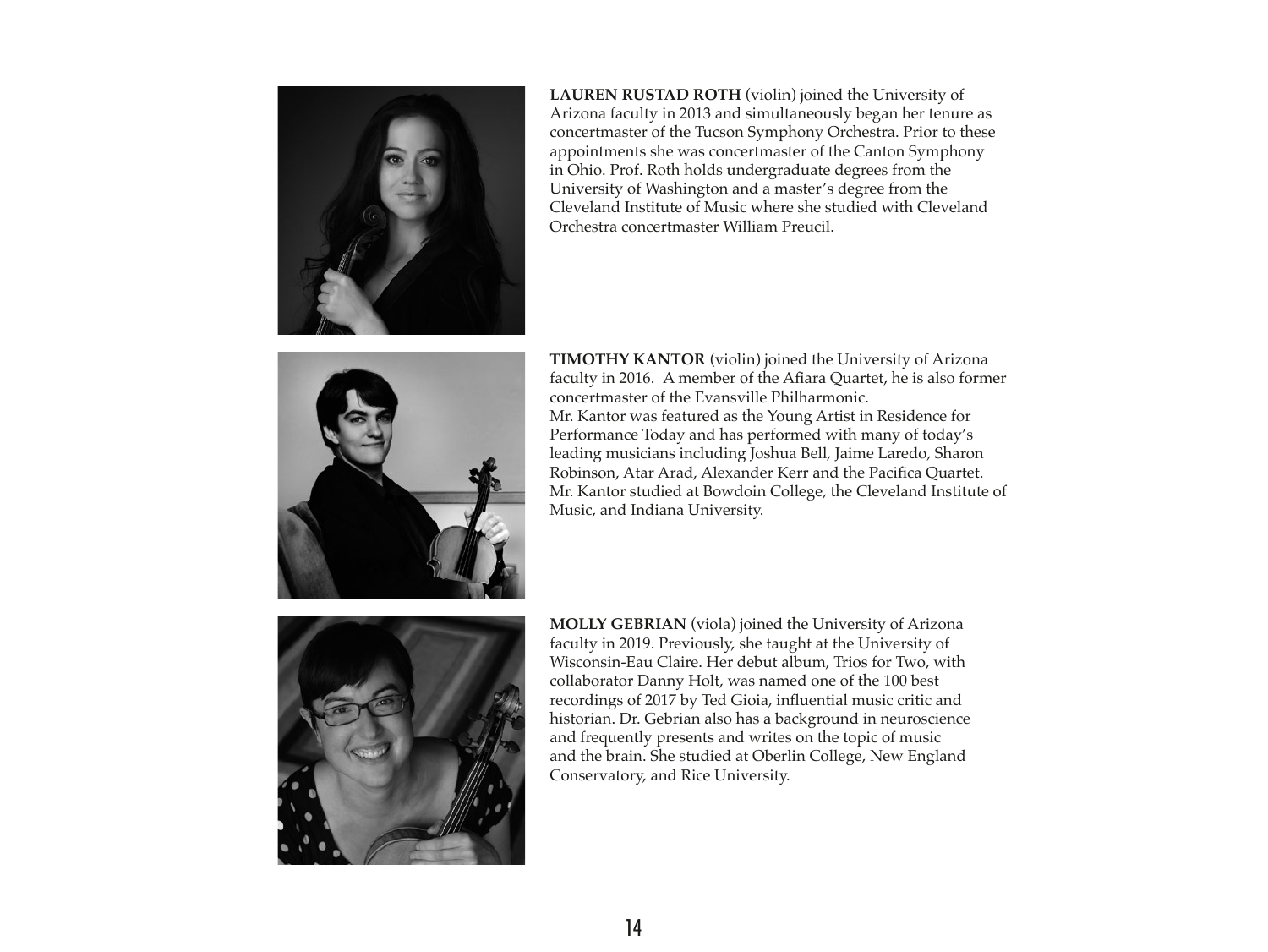

**THEODORE BUCHHOLZ** (cello) has recorded as featured artist for Centaur and Toccata Records, performs internationally as a soloist, and is the cellist of the Deco Piano Trio. During the summers he teaches and performs at the Killington Music Festival. He previously served as president of ASTA-Arizona. Dr. Buchholz studied at the San Francisco Conservatory of Music, University of Arizona, and the Manhattan School of Music. Theodore has been a member of the University of Arizona faculty since 2014.



**YUNAH LEE** (soprano) made her solo recital debut at Carnegie Hall and the Ho-Am Recital Hall in Seoul, Korea followed by a national tour in five cities in South Korea. Her first recording of "Four Seasons in Korea" with I Musici was released in 2004. She performs extensively in the U.S., Europe and Asia in opera, oratorio and as recitalist. She has performed her signature role of Cio-Cio San (Madama Butterfly) with many major companies, including the Metropolitan Opera, the New York City Opera, the Austin Lyric Opera, the Washington National Opera, the Boston Lyric Opera,

#### *Photography credits:*

José Beltran *(Lauren Rustad Roth)* Carlin Ma *(Timothy Kantor & Molly Gebrian)*  Kate Breakey *(Theodore Buchholz)*  Holly Seeber *(Yunah Lee)*  Raphaëlle Photography *(Jeremy Huw Williams)* Anna Dorota Wladyczka *(Barbara Jazwinski)*

Copyright Music Sales Ltd (*Elizabeth Maconchy)* Michael Salander (*Nicola LeFanu)* Javier Monjas (*Hilary Tann)* Ben Ealovega (*Eleanor Alberga)* Karina Lyburn (*Cecilia McDowall)* Chris Richards (*Paula Fan)*